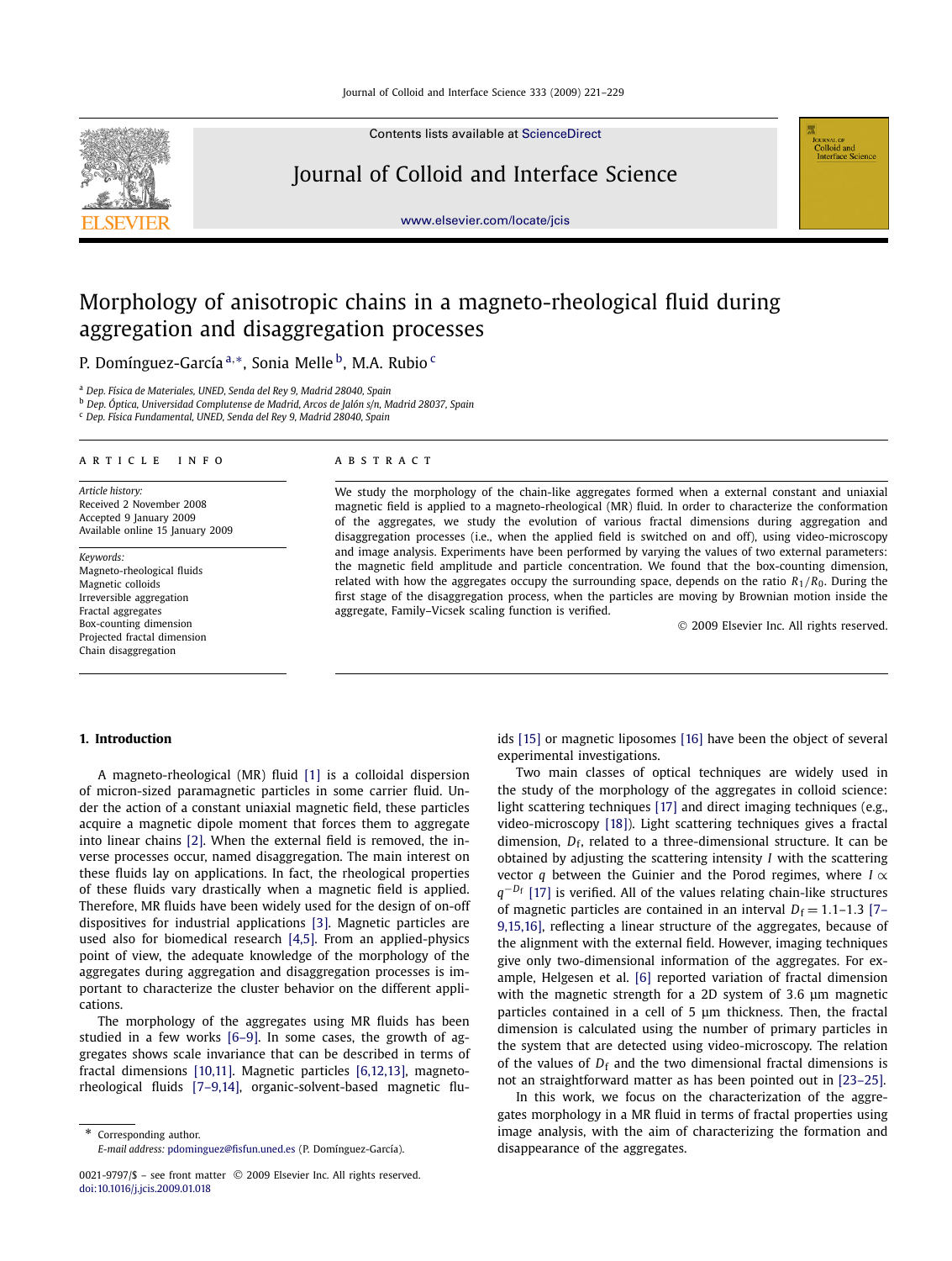<span id="page-1-0"></span>

**Fig. 1.** Scheme of the video-microscopy setup [\[19\].](#page-8-0)

### **2. Materials and methods**

# *2.1. Experimental setup and methodology*

The magneto-rheological sample consists on a commercial aqueous suspension of super-paramagnetic particles (Estapor M1- 070/60). These particles are composed of a polystyrene matrix with embedded magnetite crystals (Fe<sub>3</sub>O<sub>4</sub>) of small size ( $\sim$ 10 nm). Since these iron oxide grains are randomly oriented inside the microparticles, the resulting average magnetic moment is negligible in the absence of an external magnetic field. The super-paramagnetic particles have a radius *a* = 0.48 μm and a density *ρ* ∼ 1.85 g/cm<sup>3</sup> with a magnetic content of 54.7 wt%.

When an external magnetic field *H* is applied, these particles acquire a magnetic dipole moment aligned with the external field, i.e.,  $\vec{m} = (4\pi/3)a^3M$ , with  $\vec{M} = \chi \vec{H}$ , where  $\vec{m}$  is the magnetic moment of the particles, *M* is the magnetization of the particle and *χ* the particle magnetic susceptibility, being the magnetic saturation 42 kA/m (23 emu/g) [\[19\].](#page-8-0) The surface of the latex micro-spheres is also functionalized with carboxylic groups. The suspension has been also provided with a 1 g/l concentration of a surfactant (sodium dodecyl sulfate). The carboxylic groups prevent spontaneous aggregation of the particles, while the surfactant facilitates the disaggregation process.

A diagram of the system that generates the magnetic field, the cell containing the MR fluid and the video-microscopy setup can be seen on Fig. 1. A thermostatic bath keeps the sample temperature constant to  $T = 282 \pm 1$  K. Further details of the experimental setup can be consulted on Ref. [\[19\].](#page-8-0)

We capture images during 5 min without field and then, a constant uniform magnetic field is switched on. The field triggers the aggregation process that we register during approximately 5000 s. Finally, we switch off the magnetic field and capture another hour of images during the disaggregation process of the previously formed chains. The image analysis, data extraction and statistical calculations have been carried out with image processing software developed at our lab, based in *ImageJ* [\[20\].](#page-8-0)

The described methodology used in the experiments captures the four principal stages that can be found on applications using a MR fluid, i.e., suspension without field, aggregation upon application of the magnetic field, switched off and finally, return to the initial disordered stage. In Fig. 2, we show four examples of images of clusters, in their original form (top) and after being processed (bottom) on the four stages.

The control parameters in the experiments are the volume fraction of the suspension,  $\phi$ , and the ratio between the magnetic



**Fig. 2.** The four stages of the experiment are (a) free particles in Brownian motion, (b) chains formed after applying the field during 4000 s, (c) chains disaggregating when the magnetic field is switched off and (d) free particles again. Upper row: direct images; lower row: cluster contours after image processing.

interaction energy for two particles in contact,  $W_m$  and the energy of thermal fluctuations,  $k_B T$ :

$$
\lambda \equiv \frac{W_{\rm m}}{k_{\rm B}T} = \frac{\mu_0 m^2}{16\pi a^3 k_{\rm B}T},\tag{1}
$$

where  $\mu_0$  is the vacuum magnetic permeability,  $k_B$  the Boltzmann constant, and *T* the temperature.

The volume fraction of particles  $\phi$  in the solution is defined as the fraction of the volume occupied by the particles over the total volume of the solution. For the purpose of this study, it is more useful to use an effective surface fraction, which is calculated by dividing the total area occupied by all the clusters contained in the image by the image total area. Hereafter,  $\phi_{2D}$  will refer to this effective surface fraction. These parameters,  $\lambda$  and  $\phi_{2D}$ , can be used to define two characteristic length scales. The first quantity is the distance, *R*1, at which the dipole–dipole interaction energy is equal to the energy of thermal fluctuations, i.e.,  $R_1 \equiv 2a\lambda^{1/3}$ . The second one is an initial average inter-particle distance  $R_0 \approx 2a\phi_{2D}^{1/2}$ . The ratio of these two length scales allows us to distinguish between diffusion limited and field driven aggregation processes. If  $R_1 < R_0$ at the time the field is switched on, the aggregation process should be diffusion limited, whereas if  $R_1 > R_0$ , the aggregation process should be field driven.

# *2.2. Fractal dimension using image analysis*

Concerning particle aggregates, the fractal dimension, *D*<sub>f</sub> (also labeled *D*<sub>3</sub> or *D*) is usually calculated by means of the expression  $N \sim R_g^{D_f}$ , where *N* is its number of particles and  $R_g$  its radius of gyration [\[10\].](#page-8-0) However, it is usual in image analysis not to have a reliable experimental setup or methodology for the right extraction of the number of particles per cluster. In our case, we have searched for a reasonable balance between good statistics and spatial resolution. As a result, we do not have enough image definition for detecting the individual particles inside each cluster (see images on Fig. 2) and only the contours of the clusters have been detected.

If we cover a fractal object with a number of boxes *N(r)* with side *r*, we can obtain its capacity dimension using the following expression [\[21\]:](#page-8-0)

$$
D_{\rm B} = -\lim_{r \to 0} \frac{\log N(r)}{\log r}.
$$
 (2)

This method gives the so called box-counting dimension or capacity dimension  $(D_B$  hereafter). This calculation is very sensitive to the resolution and orientation of the image and the power-law relationship must be verified in a reasonable range of length scales to be able to state that a fractal structure is present [\[22\].](#page-8-0) This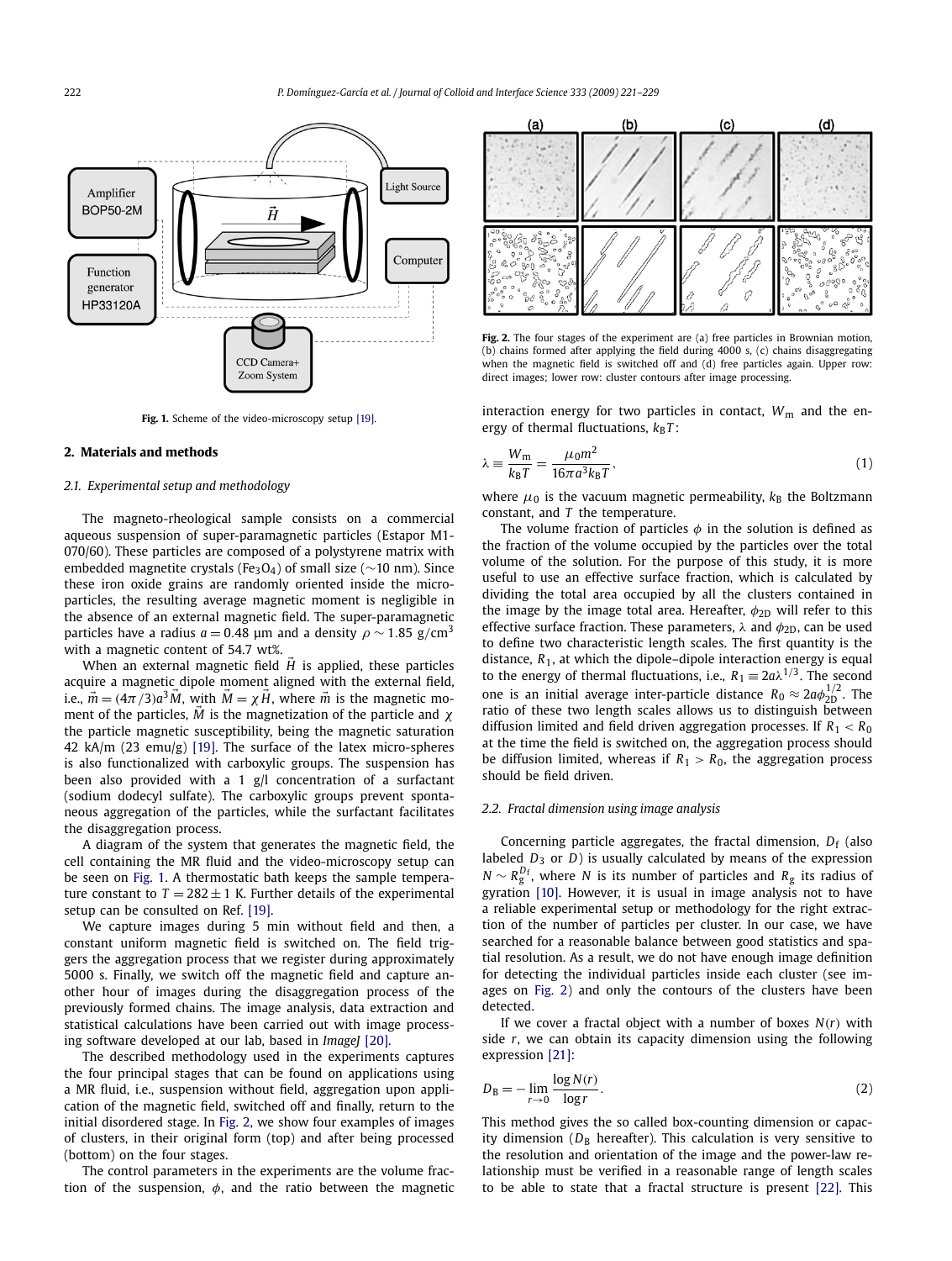

**Fig. 3.** Log–log plots of number of counts versus the box size. We use a chain during aggregation ( $t = 4989.6$  s under the action of the field) and during disaggregation (10 s after the field has been switched off) for an experiment with  $\lambda = 812$  and  $\phi_{2D} = 0.106$ . In the first case we obtain  $D_B(2D) = 1.11 \pm 0.02$  and  $D_B(2D) = 1.28 \pm 0.02$ 0*.*02 in the second.

method is applicable both to single objects (single cluster) or to a spatial distribution of objects.

In our experiments, we calculate the capacity dimension  $D_B$ *(*2D*)* using several clusters in some images during aggregation and disaggregation. For an adequate calculation of this dimension, we manually extract well-defined representative clusters in each image and calculate individually the box-counting dimension. This methodology is only valid when we study objects with enough size to fit a linear regression in an acceptable range. For making a correct  $D_B(2D)$  calculation we need a chain almost 8  $\mu$ m-long. The clusters on a single time have a very similar aspect in terms of their shape, as can be seen on [Fig. 2.](#page-1-0) Therefore, we choose eight to ten long chains for making an average of  $D_B(2D)$  for the corresponding analyzed time. Next, we make an average value of  $D_B(2D)$  for each analyzed time. Besides, because of the image resolution, we cannot use this method in the stages in which the number of free particles is predominant. For small objects, like free particles, we do not have enough precision—or number of pixels—to clearly observe the border of the particles, so we cannot suitably obtain their corresponding fractal dimension. An example can be seen on Fig. 3 where we calculate the two-dimensional boxcounting dimension, that we name as  $D_B(2D)$ , for a chain during aggregation, 5000 s after the field was switch on, and for disaggregation 10 s after the field has been turned off. In the first case, a capacity dimension  $D_B(2D) = 1.11 \pm 0.02$  is obtained, whereas in the second, we obtain  $D_B(2D) = 1.28 \pm 0.02$ . The range where the linear regression is fitted is almost two orders of magnitude.

Other methods for obtaining fractal dimensions consist on using scaling relations for other fractal quantities, that are obtained from collectivities of objects. We can consider various types of these fractal dimensions: the so-named one and two dimensional fractal dimensions,  $D_1$  and  $D_2$ , which are obtained by means of  $P \sim l_f^{D_1}$ and *A* ∼  $l_f^{D_2}$ , where *P* is the perimeter of a cluster, *A* the area and *l*<sub>f</sub> the longest distance between two points in the cluster, the so-called Feret's diameter [\[23\].](#page-8-0) Another useful expression uses the area and the perimeter for obtaining the perimeter-based fractal dimension  $D_p$  in the following form:

$$
A \sim P^{2/D_p}.
$$
 (3)

Thus, when the contour of the clusters or aggregates is detected by means of image analysis, we only need to calculate the perimeter,



**Fig. 4.** Linear regression for the calculation of  $D<sub>p</sub>$  corresponding to a magnetorheological fluid with concentration  $\phi_{2D} = 0.088$  and  $\lambda = 1718$  after applying the magnetic field during 4500 s. A value of  $D_p = 1.84$  is obtained.

the area and the Feret's diameter for obtaining the corresponding 2D fractal dimension. This calculation is applied to all the objects contained in every image. Fig. 4 is a typical example of the data obtained in such a way. The power law behavior is verified in three orders of magnitude. However, some critics have been lately reported [\[26\]](#page-8-0) about the applicability of the area–perimeter method. The main argument of that critic lies on the fact that digitizing resolution can change the perimeter and area of the objects of study, if it is applied for objects oriented in different directions. In our case, this argument is not applicable, because of the anisotropy of the clusters caused by the external magnetic field.

We fit three linear regressions in every captured image (every 0.4 s) using our software, aiming to observe the changes on these fractal dimensions during aggregation and disaggregation. We require a regression correlation factor of at least *r >* 0*.*98 for considering that the result of its respective image is correct. This condition limits the analysis at the beginning of the aggregation and at the end of the disaggregation processes. We use a wide field of view for detecting as many chains as possible.

#### *2.2.1. Roughness*

We also compute some magnitudes related to the roughness of the long aggregates, which will be useful in the interpretation of the physical meaning of the fractal dimensions obtained in this work. We are interested in determining the deformation on the contour line of the analyzed clusters. When the magnetic field is applied, the variations on the contour line should not be large. However, when the field is disconnected we observe a great variation on the contour of the objects that can be studied in term of roughness. Specifically, we compute the height of the clusters contour measured from a central line which crosses the clusters end to end. We named the height of the clusters as  $h_i(i, t)$ , where *j* refers to a given cluster. This quantity depends of the position *i* of the contour point and time *t*. The average height of the cluster contour *j* is  $\overline{h_j(t)} = 1/N_j \sum_{i=1}^{N_j} h_j(i, t)$ , where *i* refers to the corresponding contour point and  $N_j$  is the total number of contour points corresponding to the cluster *j*. The contour roughness of chains formed by microparticles has been previously studied on fluctuating but stable chains [\[27,28\].](#page-8-0) However, in our case we are interested on the disaggregation of the chains by Brownian movement of the particles.

We also calculate the root mean square of the border height fluctuations for the cluster *j* as: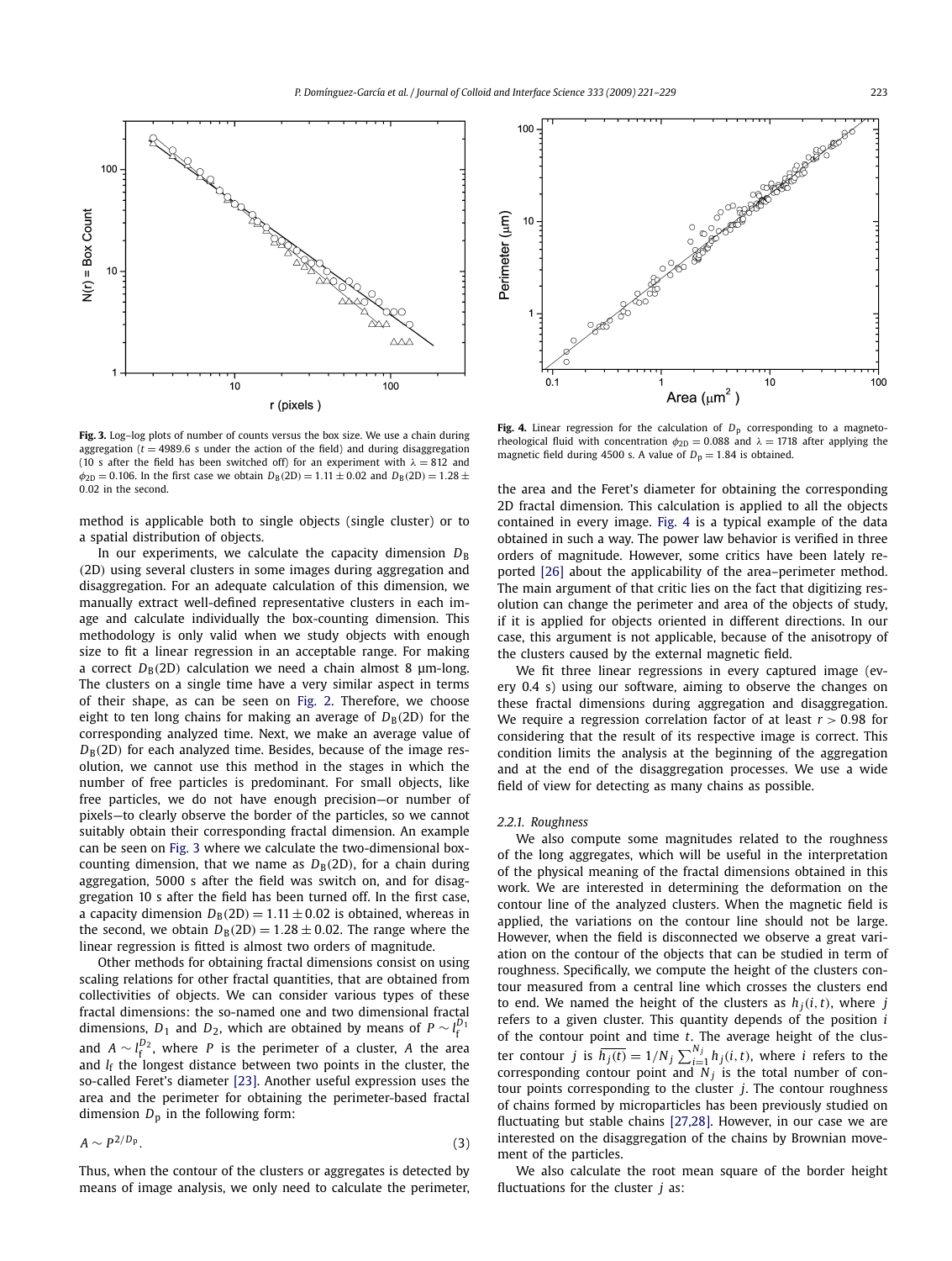<span id="page-3-0"></span>

**Fig. 5.** Temporal evolution of projected fractal dimensions during aggregation. Continuous lines *D*<sub>2</sub> (bottom) and *D*<sub>p</sub> (top) for a case of  $\lambda = 812$  and  $\phi_{2D} = 0.106$  (correlation factor  $r > 0.98$ ). The single points are the box-counting dimension  $D_B(2D)$ for three different experiments:  $\lambda = 77$  and  $\phi_{2D} = 0.071$  for squares;  $\lambda = 171$  and  $\phi_{2D} = 0.115$  for circles;  $\lambda = 812$  and  $\phi_{2D} = 0.106$  for triangles.

$$
w_j^2(t) \equiv \frac{1}{N_j} \sum_{i=1}^{N_j} [h_j(i, t) - \overline{h_j(t)}]^2.
$$
 (4)

This quantity characterizes the roughness of the contour in a fixed time. If we want to calculate the cluster average value of the border height fluctuation, we can use the expression  $W(t)$   $\equiv$  $\langle w_j(t) \rangle_j = 1/N_c \sum_{j=1}^{N_c} w_j(t)$ , being  $N_c$  the number of clusters in the image and where the mean is made for all the clusters contained in the image. We also use the temporal evolution of the average height–height correlation *W (t)* for observing the changes on the cluster roughness during the aggregation and disaggregation processes.

We can also define the height–height correlation:

$$
c_j^2(l,t) = \langle [h_j(x) - h_j(x')]^2 \rangle,
$$
\n(5)

where  $l = |x - x'|$  is the distance between two contour points projections, *x* and *x* , made into a central end to end line that crosses the cluster. This magnitude scales in the form  $c_j(l) \sim l^{\alpha}$ , being  $\alpha$  the roughness exponent. This property has been widely used, for instance, for the study of surface growth [\[29\]](#page-8-0) and it has been shown to be more robust against resolution effects than other roughness related properties [\[30\].](#page-8-0) Moreover, it is possible to connect the roughness exponent with a fractal dimension *d* [\[29\]:](#page-8-0)

$$
d = 2 - \alpha. \tag{6}
$$

It is accepted that for self-affine fractals, the fractal dimension *d* corresponds to the box-counting dimension  $D_B(2D)$  [\[31\].](#page-8-0) Nevertheless, we should take into account that the relation (6) varies depending on the fractal dimension that we are using [\[32\].](#page-8-0) Equation (6) should be only correct for the Hausdorff dimension or for the box-counting dimension using self-affine fractals.

# **3. Results and discussion**

### *3.1. Aggregation*

We calculate the fractal dimensions explained in the previous sections for different experiments varying the external parameters *λ* and *φ*2D. In Fig. 5, we display an example of the values of *D*<sup>2</sup> and *D*<sup>p</sup> obtained along the aggregation process with the requirement of *r >* 0*.*98, reducing the number of useful images to 10,000 images for experiment. In this figure, we also show the average values of  $D_B(2D)$  for three different experiments. No temporal variation of these fractal dimensions is observed, for each experiment and during aggregation. However, we can see that the values for  $D_B(2D)$ 

**Table 1** 2D fractal dimensions and *β* exponents.

| λ    | $\phi_{\rm 2D}$ | $R_1/R_0$ | $D_2$ | $D_{\rm p}$ | $D_{\rm B}^{\rm 2D}$ | $\langle W \rangle_t$ <sup>a</sup> | $\beta_{d1}$ | $\beta_{d2}$ |
|------|-----------------|-----------|-------|-------------|----------------------|------------------------------------|--------------|--------------|
| 77   | 0.071           | 1.28      | 1.14  | 1.85        | 1.33                 | 0.21                               | 0.23         | $-0.16$      |
| 77   | 0.132           | 1.74      | 1.03  | 1.89        | 1.28                 | 0.17                               | 0.19         | $-0.11$      |
| 171  | 0.068           | 1.64      | 1.09  | 1.89        | 1.30                 | 0.20                               | 0.14         | $-0.15$      |
| 171  | 0.115           | 2.13      | 1.10  | 1.84        | 1.31                 | 0.17                               | 0.17         | $-0.10$      |
| 296  | 0.145           | 2.87      | 1.07  | 1.84        | 1.26                 | 0.16                               | 0.15         | $-0.09$      |
| 455  | 0.112           | 2.91      | 1.1   | 1.87        | 1.27                 | 0.19                               | 0.17         | $-0.09$      |
| 640  | 0.051           | 2.19      | 1.10  | 1.82        | 1.30                 | 0.22                               | 0.16         | $-0.13$      |
| 640  | 0.086           | 2.85      | 1.05  | 1.92        | 1.27                 | 0.18                               | 0.20         | $-0.12$      |
| 812  | 0.038           | 2.06      | 1.11  | 1.84        | 1.28                 | 0.21                               | 0.10         | $-0.07$      |
| 812  | 0.106           | 3.43      | 1.10  | 1.85        | 1.20                 | 0.18                               | 0.15         | $-0.13$      |
| 985  | 0.051           | 2.54      | 1.05  | 1.87        | 1.27                 | 0.25                               | 0.06         | $-0.12$      |
| 985  | 0.075           | 3.08      | 1.05  | 1.85        | 1.25                 | 0.26                               | 0.19         | $-0.08$      |
| 1531 | 0.059           | 3.17      | 1.08  | 1.84        | 1.25                 | 0.22                               | 0.03         | $-0.12$      |
| 1718 | 0.088           | 4.01      | 1.10  | 1.87        | 1.22                 | 0.15                               | 0.21         | $-0.09$      |
| 1909 | 0.045           | 2.97      | 1.09  | 1.82        | 1.22                 | 0.22                               | 0.21         | $-0.15$      |
| 2844 | 0.043           | 3.33      | 1.07  | 1.78        | 1.25                 | 0.3                                | 0.07         | $-0.14$      |

<sup>a</sup> Units for  $\langle W \rangle_t$  are  $\mu$ m.

**Table 2**

Average 2D fractal dimensions during aggregation.

| $\langle D_1 \rangle$ | $\langle D_2 \rangle$ | $\langle D_{\rm p}\rangle$ |
|-----------------------|-----------------------|----------------------------|
| $1.01 \pm 0.03$       | $1.09 \pm 0.02$       | $1.84 \pm 0.02$            |

are different depending on the experiment, i.e., they change when the external parameters  $\lambda$  and  $\phi_{2D}$  are varied.

Therefore, in the following we assume that making temporal averages of these fractal dimensions for each experiment is a correct procedure, because there is evolution of the distribution of cluster size for  $t > 500$  s [\[19\]](#page-8-0) and due to the fact that no temporal dependency is observed. The obtained values for  $D_2$  and  $D_p$  are summarized in Table 1 on columns 4 and 5, the associated *λ* and  $\phi_{2D}$  values can be consulted on columns 1 and 2. No dependency with  $λ$ ,  $φ_{2D}$  or with the ratio  $R_1/R_0$  is observed on these two fractal dimensions. We also calculate the one dimensional dimension  $D_1$  for the chains, with no variation or dependencies during aggregation.

Results of averaging the 2D fractal dimensions are summarized in Table 2. For  $\langle D_1 \rangle$  it is obtained an average value in good agreement with the Euclidean value  $D_1 = 1$ . Two-dimensional fractal dimensions  $D_2$  and  $D_p$  are more useful than one-dimensional fractal dimension  $D_1$  in terms of characterizing the formed chains from our magneto-rheological system. For two-dimensional fractal dimension *D*2, it is obtained a value quite close to the expected  $D_2 = 1$  for a linear object in an Euclidean geometry. This result is also compatible with the previous value obtained by Helgesen et al., when an external magnetic field of  $H = 1$  Oe is applied and linear rod-like chains are formed. For this experiment, they obtain  $D_2 = 1.05 \pm 0.03$  with  $K_{dd} = 1360$ , equivalent to  $\lambda = 680$ , being a result perfectly compatible with ours because we observe no dependence of  $D_2$  with  $λ$ .

For the perimeter-based dimension  $D_p$ , we obtain an average value of  $\langle D_p \rangle = 1.84 \pm 0.02$ . Both values,  $D_2$  and  $D_p$ , must be contained in a range between 1 and 2. For  $D_p = 1$ , we have a perfect spherical object, whereas for  $D_p = 2$ , we obtain a linear object. In our case, we obtain a value close to 2, corresponding to linear objects. The main practical difference among  $D_2$  and  $D_p$  is that  $D_p$ is obtained from magnitudes which are calculated, so that gives more information about the form and shape of the object (area and perimeter), whereas  $D_2$  (and  $D_1$ ) are calculated by means of Feret's diameter, that only tells about the longest distance between two points on the cluster contour, quantity that gives information that may be the same for very different cluster morphologies. Therefore,  $D<sub>p</sub>$  reflects better the roughness of the boundary of the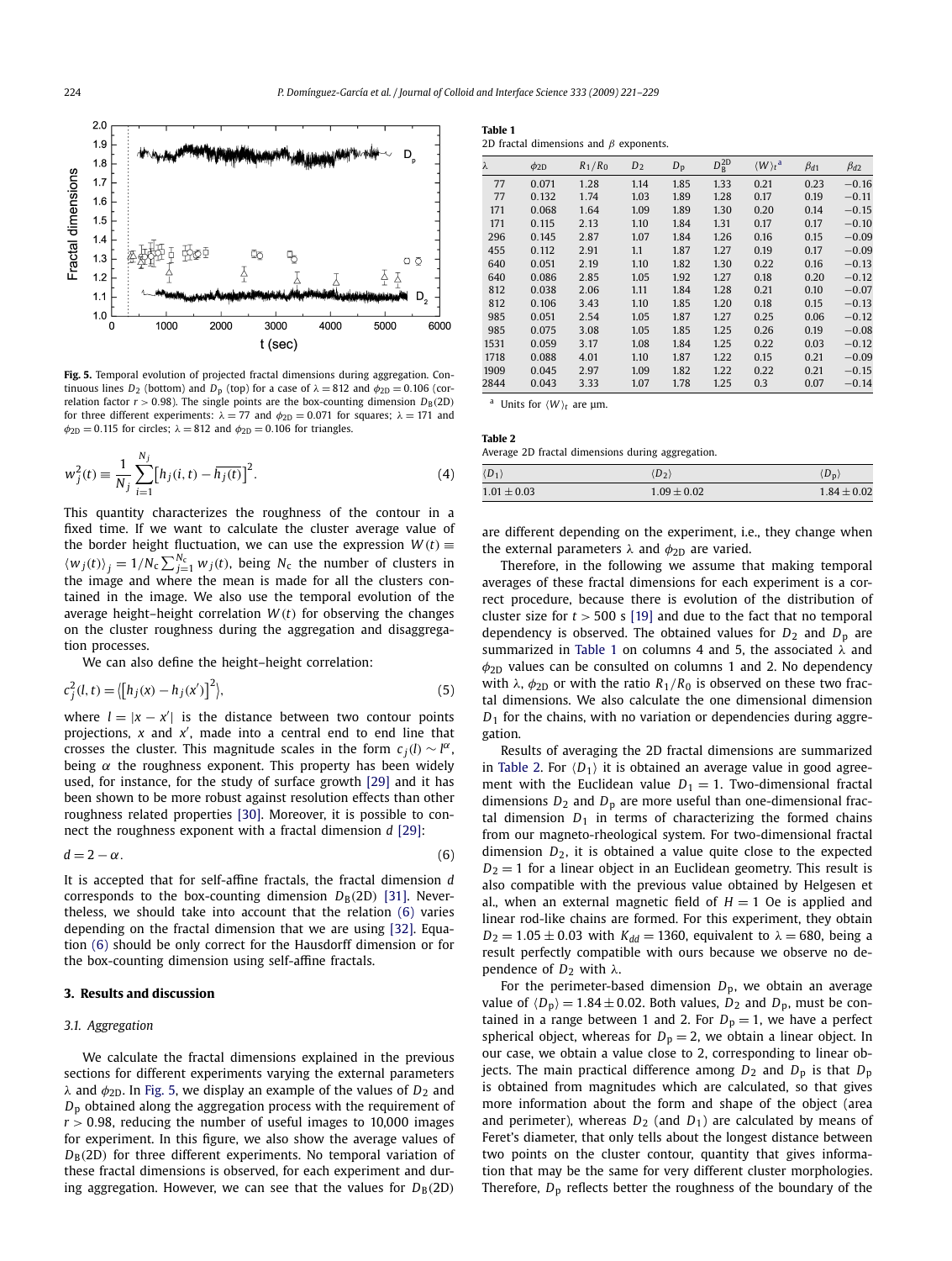<span id="page-4-0"></span>

**Fig. 6.** Dependency of  $D_B(2D)$  with the ratio  $R_1/R_0$  during aggregation [\(Table 1,](#page-3-0) columns 6 and 3). The continuous line is a linear regression of the experimental data giving  $D_B(2D) = (-0.044 \pm 0.008)R_1/R_0 + (1.38 \pm 0.02)$  with a correlation  $factor r = -0.88$ 

aggregate. For this reason, a value for  $D<sub>p</sub>$  is obtained not so close to 2 than *D*<sub>2</sub> to 1.

In contrast to  $D_1$ ,  $D_2$  and  $D_p$ , the two-dimensional capacity dimension,  $D_B(2D)$ , seems to show a relation with the external parameters, so an average value for all the experiments cannot be calculated. In fact, we find a linear dependence with the ratio  $R_1/R_0$ , as it can be seen on Fig. 6. As we mentioned on the Introduction, the ratio  $R_1/R_0$  informs about the aggregation being field driven  $(R_1 > R_0)$  or diffusion limited  $(R_1 < R_0)$ . In all our experiments,  $R_1/R_0 > 1$  is verified, therefore, from the beginning, the aggregation process is dominated by the magnetic interaction among particles. Moreover, this result shows that the shape of the chains depends on the intensity of this ratio. Visually, we observe that the finer and longer formed chains at the stationary state correspond to higher values of the ratio  $R_1/R_0$ , while wider chains are observed when the ratio is lower. In the figure, we show two snapshots of experiments with different values of  $R_1/R_0$ , as an illustration of this explanation. The capacity dimension measures how the chains fill the surrounding space, and therefore, Fig. 6 shows the relationship between the shape of the clusters and the intensity of this magnetic interaction between particles. In our previous work on aggregation dynamics [\[19\],](#page-8-0) we show how relative difference between dynamical exponents also depends on this ratio. This result is another confirmation on the dependence of the MR fluid behavior with the amplitude of the external magnetic field and the concentration of particles.

For our experiments, we observe that  $W(t)$  is approximately constant during aggregation from ∼100 s, until the field is switched off (see Fig. 7). The time of 100 s is approximately the time of formation of doublets of chains of only two particles in our experiments [\[19\].](#page-8-0) Therefore, this initial observed experimental decrease on the roughness is related to the behavior of the free particles. When the chains reach the mean size of the doublet, *W (t)* remains constant and a average value can be calculated for each experiment. In [Table 1,](#page-3-0) column 7, we show time average values  $\langle W \rangle_t$  for each experiment in the saturated region. No dependence with  $λ$ ,  $φ$ <sub>2D</sub> or  $R_1/R_0$  is observed. Therefore, as it happens with *D*p, the variations on the border of the clusters do not suffer high variations during aggregation and they seem not to depend on external variables. The average value of this dispersion is  $0.21 \pm 0.04$  µm, approximately 1/5 of the particle diameter. This value can be considered high for linear chains, because a perfect



**Fig. 7.** Four experiments as examples of power-law behavior of the average chainborder height fluctuation  $W(t)$  in the initial stages of aggregation ( $t < 100$ ) until saturation. From top to bottom:  $\lambda = 77$  and  $\phi_{2D} = 0.071$ ;  $\lambda = 812$  and  $\phi_{2D} = 0.106$ ;  $λ = 296$  and  $φ_{2D} = 0.145$ ;  $λ = 1718$  and  $φ_{2D} = 0.088$ .



**Fig. 8.** Height-height correlation function  $c(l, t)$  for four chains in an experiment with  $\lambda = 812$  and  $\phi_{2D} = 0.106$  during aggregation: (rectangles)  $t = 4105.6$  s after the field is connected, we obtain a roughness exponent of  $\alpha = 0.11 \pm 0.02$ , (inverted triangles)  $t = 4989.6$  s and  $\alpha = 0.07 \pm 0.01$ , (circles)  $t = 5233.2$  s and  $\alpha = 0.12 \pm 0.01$ 0.02, (triangles)  $t = 5400$  s and  $\alpha = 0.08 + 0.01$ . Inset: Example of chain contour image for  $t = 4989.6$  s.

spherical single particle should have a value of *w*, close to 1*/*3 of the particle diameter. We have to take into account that  $\langle W \rangle_t$  has been obtained making a cluster average in which the free particles and small chains count the same as the longest clusters, something that decreases the value of  $W(t)$  for a perfect chain composed of aligned spherical particles.

In Fig. 8, we show an example of calculation of  $c(l, t)$  for four chains with enough length (from 20 to 100 μm) for different times. We calculate a roughness exponent *α* on the interval 0*.*1 μm *< l <* 2 μm, corresponding to experiment with  $λ = 812$  and  $φ_{2D} = 0.106$ , for different times:  $t = 4105.6$  s, 4989.6 s, 5233.2 s and 5400 s, obtaining roughness exponents  $\alpha = 0.11 \pm 0.02$ ,  $\alpha = 0.07 \pm 0.01$ ,  $\alpha = 0.12 \pm 0.02$  and  $\alpha = 0.08 \pm 0.01$ , respectively. No substantial difference on this *α* values is observed; therefore, we make an average value of these chains  $\langle \alpha \rangle = 0.10$ . If we apply Eq. [\(6\),](#page-3-0) we calculate an average value of  $\langle d \rangle = 1.90$ , slightly larger but similar to the value  $D_p \sim 1.85$  obtained for this experiment and with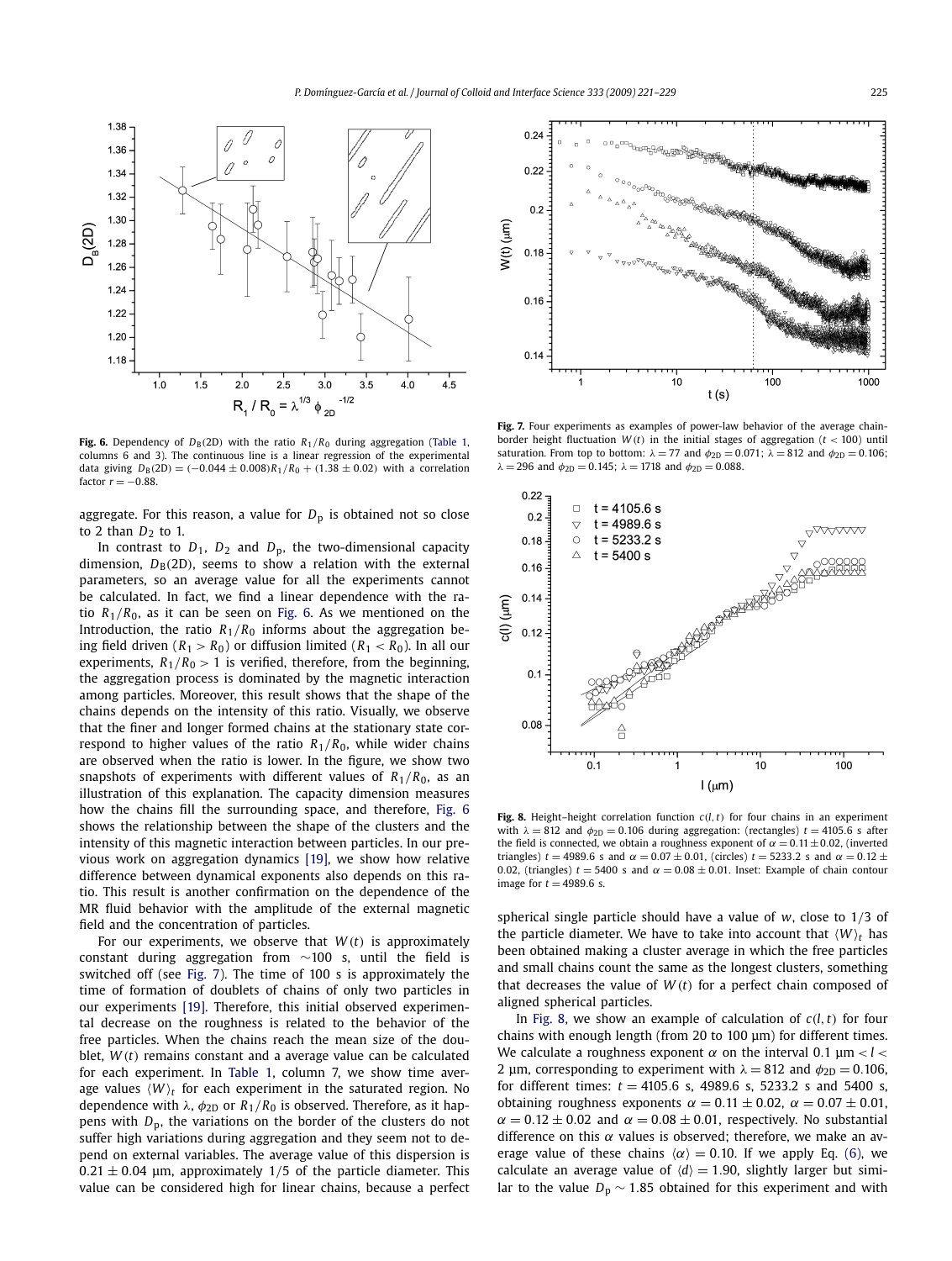<span id="page-5-0"></span>

**Fig. 9.** Example of chains disaggregating for different times in the experiment  $\lambda = 77$ and  $\phi_{2D} = 0.071$ . The contour around the chains is the border of the clusters detected by means of the image analysis, while the grey color is the original captured image. Left:  $t = 0$  s (when field is off), middle:  $t = 20$  s, and right:  $t = 40$  s.

the average value  $\langle D_p \rangle = 1.84 \pm 0.02$ . This approximate agreement between values calculated by means of  $d = 2 - \alpha$  and  $D_p$  is very surprising, because the perimeter-based dimension is not the adequate dimension for this equation. However, we have seen that the capacity dimension is related to how the clusters fill the space and they are not associated with the roughness or the contour of the objects. On the other hand, the magnitude that is more sensitive to the contour of the clusters is  $D_p$ , so it would be expected that this dimension shows information about the cluster contour, as *α* seems to do.

# *3.2. Disaggregation*

As stated above, because of our experimental image resolution, it is difficult to obtain reliable results on fractal dimensions when free particles regime dominate. That is why we cannot observe the variation on fractal dimensions while the chains are being formed by the aggregation of individual particles. However, we can observe the disaggregation process, i.e., the separation by Brownian motion of the particles that formed the chains when the applied field is switched off. In Fig. 9, we show three snapshots of a group of chains during disaggregation at times  $t = 0$  (field is turned off),  $t = 20$  s and  $t = 40$  s. The dark border along the clusters border is the contour extracted using our software. The images show how the free particles have appeared at 20 s and how the clusters contour folds onto itself. The snapshots shown in Fig. 9 represent the regular behavior of the clusters when the field has been switched off.

We calculate some average values for the box-counting dimension during disaggregation using the method explained in the Introduction. These calculations can be seen on Fig. 10. As we see on the study of aggregation, the box-counting dimension is different for each experiment depending on the ratio  $R_1/R_0$ ; therefore, the experiments begin the disaggregation process with different values of  $D_B(2D)$ . However, when the field is switched off, all the values tend to a single curve. This might be the expected behavior, if we suppose that the capacity dimension measures how the clusters occupy the space, since the clusters tend to dissolve into little clusters and particles, regardless of the characteristics of the field and concentration at beginning of the aggregation process.

As in the aggregation process, we can characterize the roughness of the chains when the field is disconnected. In Fig. 11, we show the results of this kind of calculation using the height–height correlation function  $c(l, t)$  for a chain in the process of disaggregation in an experiment with  $\lambda = 812$  and  $\phi_{2D} = 0.106$ , in the range of 0.2–4.4 seconds after the field is switched off. This limited interval can be explained because of the changing shape of the aggregates when the Brownian motion of the particle is predominant. For calculating the height–height correlation function, each *x* point of the contour must be associated to only one height. As the disaggregation process advances and the free particles appear, the detected contour becomes not single-valued (see Fig. 9). When this occurs, it is not possible to further use this method of calculation. For this reason, we can only calculate *α* values for



**Fig. 10.** Box-counting dimension during disaggregation for three different experiments. The process begins in each case with different  $D_B(2D)$  values, but the fractal dimension tends to a common temporal evolution whereas the chains lose its linear structure.



**Fig. 11.** Height–height correlation function *c(l,t)* during, disaggregation for aggregates on an experiment with  $\lambda = 812$  and  $\phi_{2D} = 0.106$ , on different time values since the field is switched off ( $t = 0$  s). The obtained values for  $\alpha$  are:  $\alpha(t = 0.0 \text{ s}) =$  $0.09 \pm 0.01$ ,  $\alpha(t = 0.4 \text{ s}) = 0.16 \pm 0.02$ ,  $\alpha(0.8) = 0.16 \pm 0.01$ ,  $\alpha(1.2) = 0.14 \pm 0.01$ , *α(*1*.*6*)* = <sup>0</sup>*.*26±0*.*01, *α(*2*)* = <sup>0</sup>*.*24±0*.*03, *α(*2*.*4*)* = <sup>0</sup>*.*24±0*.*03, *α(*2*.*8*)* = <sup>0</sup>*.*39±0*.*01,  $\alpha$ (3.2) = 0.26 ± 0.01,  $\alpha$ (3.6) = 0.22 ± 0.01,  $\alpha$ (4.0) = 0.40 ± 0.02,  $\alpha$ (4.4) = 0.22 ± 0.01. Inset: Example of aggregates contour image for  $t = 1.2$ , 2.4 and 3.6 s.

*t <* 4*.*5 s. This time can be considered as a characteristic diffusion time for this experimental system. Previous micro-rheological measurements [\[19\]](#page-8-0) allowed us to determine that the diffusion coefficient for our system is  $D = 0.23 \pm 0.01 \text{ }\mu\text{m}^2/\text{s}$ . Therefore, if we suppose that a center of single particle contained in a chain has to move one particle diameter for not being an aggregate, the corresponding diffusion time will be  $t<sub>d</sub> \sim (2a)^2/D \sim 1^2/0.23 = 4.3$  s. As the particles move out of the aggregates, the contour of the chains begins to be observed as a not univocal curve and the  $c(l, t)$  calculation is not reliable any more.

In Fig. 11 inset, we show three images of aggregates for illustrating how their contour changes while the disaggregation process advances. The roughness exponent  $\alpha$  for each chain is calculated on the interval 0.1  $\mu$ m  $\lt l \lt 2$   $\mu$ m as it is marked on Fig. 11 with dotted lines. Fig. 11 shows how the saturation values for  $c(l, t)$  at larger *l* are different depending on the time lapsed once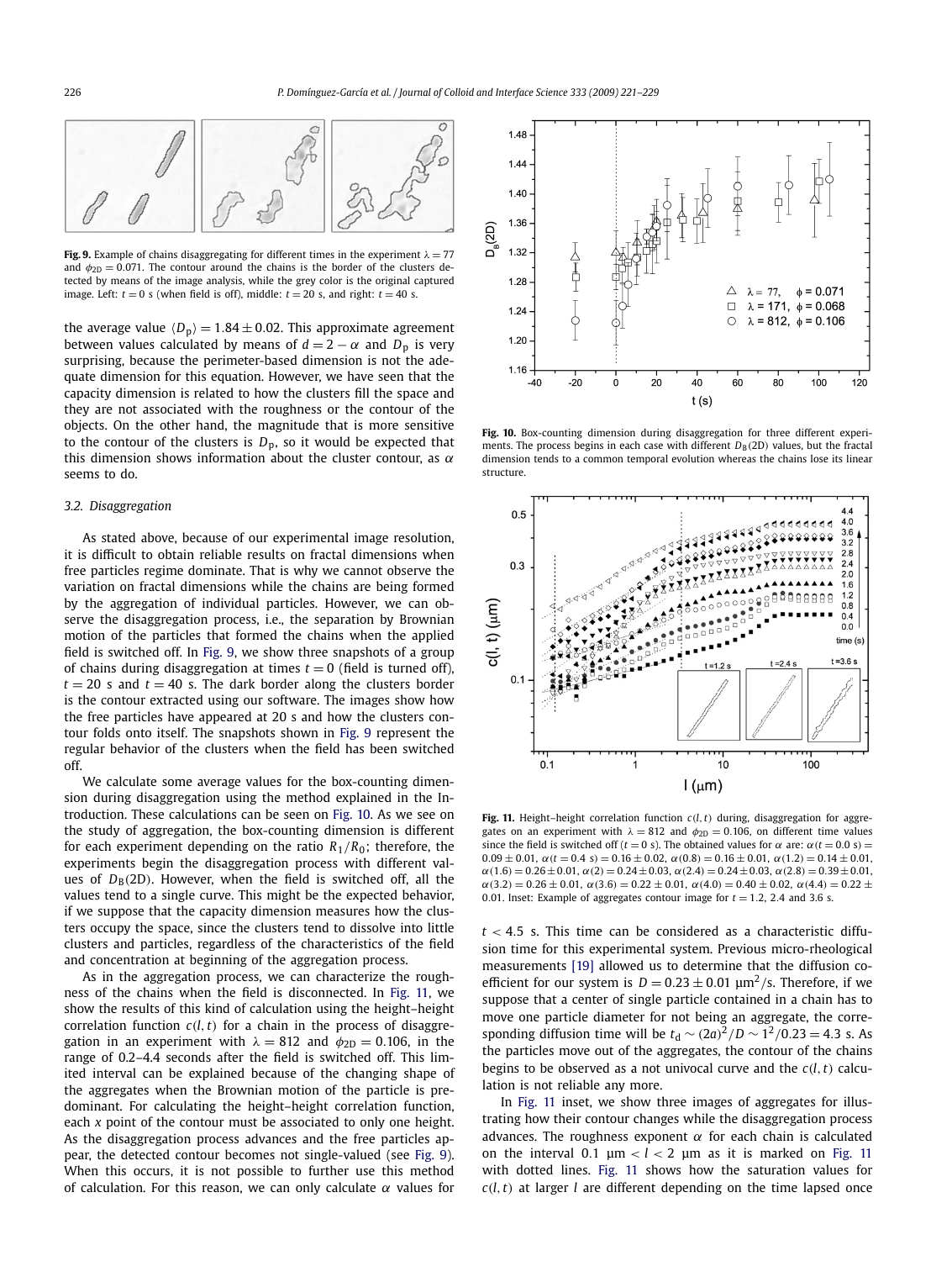<span id="page-6-0"></span>

**Fig. 12.** Family–Vicsek scaling function calculated by means of the height–height correlation function analysis of the roughness of the chains for the experiment with  $\lambda = 812$  and  $\phi_{2D} = 0.106$  shown on [Fig. 11.](#page-5-0) Inset: Time dependence of *c*(*l*,*t*) satu-rated values from [Fig. 11](#page-5-0) for larger *l*. A growth exponent  $\beta = 0.57 \pm 0.03$  is obtained for  $t > 1$  s.

the external field is disconnected. This result is shown in Fig. 12 inset, where we plot the saturated value of  $c(l, t)$  versus the corresponding time. Then, it is possible to obtain an exponent value  $0.57 \pm 0.03$  for  $t > 1$  s, that we identify with the growth exponent  $β$  [\[29\]](#page-8-0) that characterizes the time variation of the roughness of the chains. An interesting point is that the minimum value of the saturated height–height correlation function in Fig. 12 inset, for  $t = 0.4$  s, is equal to 0.22  $\mu$ m, which matches up with the average value during aggregation for the border height fluctuation  $\langle W \rangle_t = 0.21 \pm 0.04$ , previously related with the border height of a linear chain. Moreover, the maximum value obtained for saturated  $c(l, t)$  for  $t = 4.4$  s is approximately equal to the radius of the particles ∼0*.*49 μm, showing that the particles begin to separate from the aggregates when that time is reached.

The height–height correlation function for this experiments should verify a Family–Vicsek scaling function [\[33\]](#page-8-0) such as:

$$
c(l,t) \sim l^{\alpha} f\left(\frac{t}{l^z}\right),\tag{7}
$$

where *z* is called the dynamic exponent and can be related with the other exponents by means of:

$$
z = \frac{\alpha}{\beta}.\tag{8}
$$

In Fig. 12, we plot the scaling expression Eq. (7) using Eq. (8), the *α* exponent values calculated on [Fig. 11](#page-5-0) and the *β* exponent calculated in Fig. 12 inset, with *t >* 1. In this figure we can show how all the data collapse, as expected, on a single curve showing that the Family–Vicsek scaling is verified for the roughness study of the aggregates. Moreover, the exponent calculated using this single curve for small values of  $t/l^2$  provides a growth exponent  $\beta = 0.56 \pm 0.01$ in perfect agreement with the previously calculated one.

For the sake of completeness, we show in Fig. 13 the evolution of  $D_p$  in the disaggregation process for three different experiments varying *λ* and  $φ<sub>2D</sub>$  values (empty points). The perimeter-based fractal dimension  $D_p$  changes from the value  $D_p \sim 1.90$  for linear chains to a minimum value *D*<sup>p</sup> ∼ 1*.*65 after 20 s of Brownian motion. After that, a stabilization on  $D_p$  (for  $t > 40$  s) is observed. Unfortunately this method has several limitations. The first one is that the presence of free particles reduces the correlation factor of the linear regression, making the result less reliable. Secondly, this method may not be correct when the objects do not have



**Fig. 13.**  $D_p$  during disaggregation when the field is switched off ( $t = 0$ ) in three different experiments (circles:  $\lambda = 77$  and  $\phi_{2D} = 0.071$ ; squares:  $\lambda = 171$  and  $\phi_{2D} =$ 0.068 and triangles:  $\lambda = 812$  and  $\phi_{2D} = 0.106$ ). The little crosses correspond to the average chain-border height fluctuation  $W(t)$ . The black filled points are  $d = 2 - \alpha$ values with *α* obtained from [Fig. 11.](#page-5-0)

anisotropy, as occurs when the chain disaggregates into free particles. Therefore,  $D_p$  values may not be correct when  $t > 60$  s during disaggregation.

We also show in Fig. 13 the evolution of the average chainborder height fluctuation *W (t)* (little crosses). Two different states can be observed on this magnitude: the first is a steep growth from  $t = 0$  to  $t \sim 6$  s; the second is a soft decrease of the curve from *t* ∼ 15 s. This magnitude has, two power-law separate behaviors in each region with different exponents. We respectively named these exponents  $\beta_{d1}$  and  $\beta_{d2}$  and their values for each experiment have been summarized in [Table 1,](#page-3-0) columns 8 and 9. Average calculations of both quantities give the following results:  $\langle \beta_{d1} \rangle = 0.15 \pm 0.06$  and  $\langle \beta_{d2} \rangle = -0.11 \pm 0.03$ . We interpret these two regions as follows: the first region, the  $\beta_{d1}$  region, is the one where the roughness of the clusters grows due to the Brownian motion of the particles to escape from the cluster. In this stage, the clusters maintain their individuality not breaking yet into little pieces. The second region, *βd*<sup>2</sup> region, appears when the clusters begin to break into little clusters and the free particles appear. At that point, the growth on the average cluster roughness decreases, because the average is calculated with the new clusters and free particles appear during the process.

Finally, in the same figure, we show some values of  $d = 2 - \alpha$ , calculated using the roughness exponents of the scaling analysis [\(Fig. 11\)](#page-5-0). Then, in Fig. 13, using black filled points, we plot  $d = 2 - \alpha$  values for long chains in an experiment with  $\lambda = 812$ and  $\phi_{2D} = 0.106$ , for  $t < 4.5$  s, where the used methodology allows us to calculate the exponent *α*. We can see how *d* values fit adequately with the plotted  $D_p$  points for the initial stages of disaggregation, but they seem to be different approximately to ∼4 s. This initial agreement complies with the previously mentioned relationship between *D*<sup>p</sup> and *d* during aggregation. The difference between these two quantities when we approximate to the diffusion time can be related with the different methods of calculation which particularly depend on the appearance of the free particles.

# *3.3. Extended discussion*

Let us emphasize that different methods for the obtention of fractal dimension values actually take into account different geometrical properties of the system into consideration. Measures based on the Feret's diameter take into account only the statistical distribution of the cluster geometry considering all of the clusters present, but does not take into account the spatial distribution of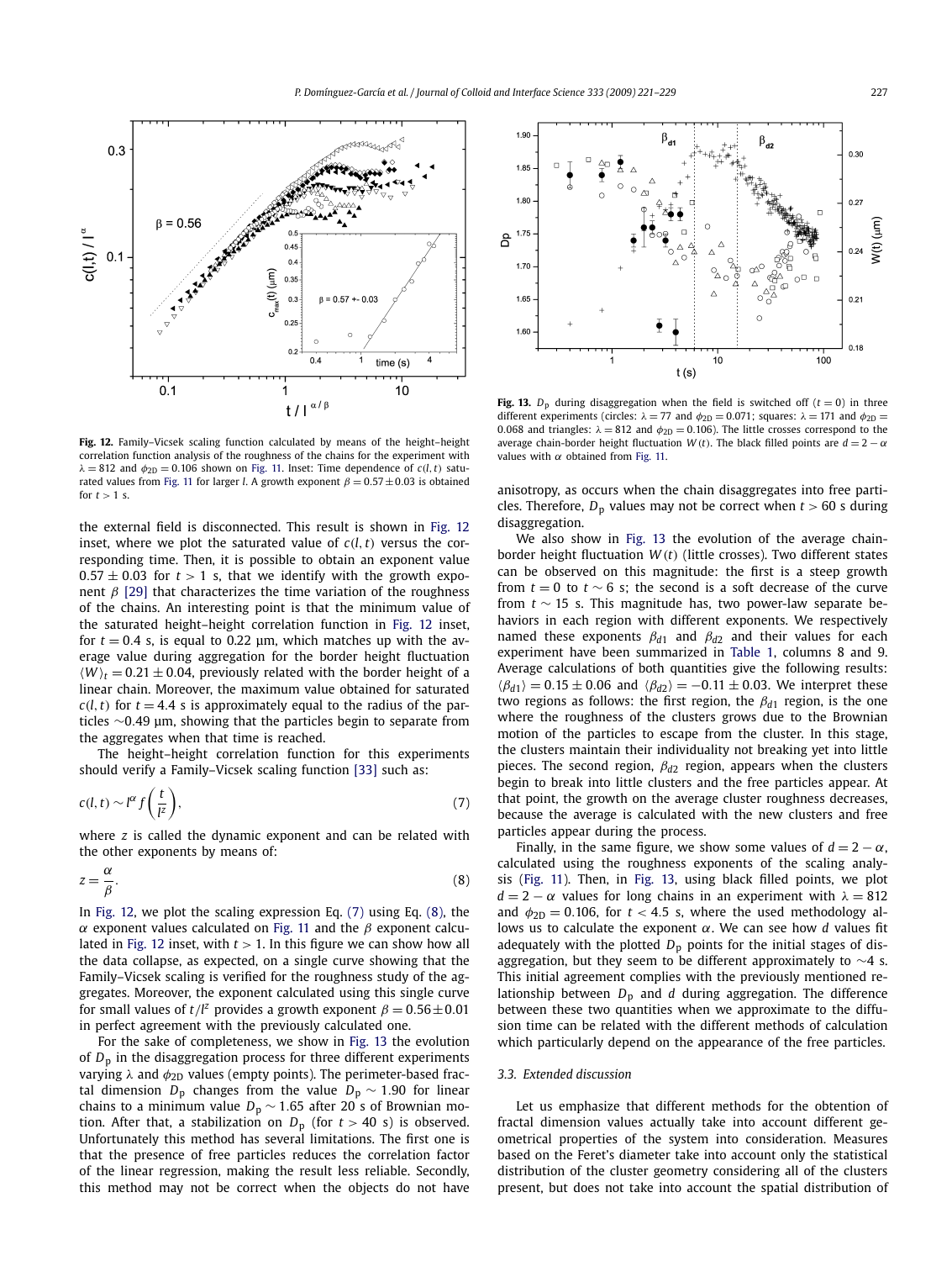the clusters. From a different point of view, measures related with chain roughness concern only the largest clusters present and the effects of thermal fluctuations on their form, but disregard small clusters and the spatial distribution of all of the clusters. Finally, the calculation of the box dimension upon the whole image would mix all the information concerning the geometry of the clusters themselves and the spatial distribution of the clusters, while the box dimension computed only on the largest clusters should take into account only the information on the local roughness of the chain as the roughness method does.

Hence, it is not surprising that the dimensions that do not take into account the spatial distribution of the chains are not sensitive to the control parameters of the experiment (for instance,  $R_1/R_0$ ). Actually, the dimensions based on the Feret diameter  $(D_1)$  and  $D_2$ ) or the perimeter area relationship ( $D_p$ ) only consider, loosely speaking, the statistics of the chain size, which consists mainly of straight aligned objects with a width of one particles diameter. It is not surprising, therefore, that all of these dimensions yield values close to one, for  $D_1$  and  $D_2$ , and close to two for  $D_p$ . The respective deviations from these integer values is due to the Brownian fluctuations of the position of the particles in the direction perpendicular to the chain main axis.

On the other hand, the box dimension,  $D_B(2D)$ , takes into account the spatial distribution of the chains in the field of view too. This spatial distribution depends on the value of the control parameters. Actually for high fields and small particle density, i.e. high values of  $R_1/R_0$ , structures with few long chains and high inter-chain spacing appear, while at low fields and large particle density, i.e., low values of  $R_1/R_0$ , many short chains with small inter-chain spacing occur. This two types of limiting structures clearly need similar number of boxes when considering large box sizes. However, at small box sizes, a larger number of boxes is needed to cover the many short chains structure. Hence larger values of  $D_B(2D)$  should be obtained at smaller values of  $R_1/R_0$ . This conjecture is confirmed by the results shown in [Fig. 6.](#page-4-0)

From a different point of view, we would like to emphasize that the dependence of  $D_B(2D)$  on the parameter  $R_1/R_0$ , shows that  $D_B(2D)$  is a useful parameter to distinguish between field driven and diffusion driven regimes in aggregation processes of magneto-rheological fluids. Furthermore, the problem here studied is a paradigmatic case of a system in which different aggregation regimes (field driven or diffusion driven) can be achieved by changing the control parameters, with some resemblances to systems that change from diffusion driven to reaction driven [\[34\].](#page-8-0) Note, however, that in the later case [\[34\]](#page-8-0) the diffusion driven regime is the fast one, while in the magneto-rheological fluid problem, the diffusion regime is the slow one.

Now we turn to the results concerning the roughness of the long chains. Some understanding of the long chain contour dynamics can be gained by considering the chain model described in Ref. [\[28\].](#page-8-0) If *hi* is the displacement of particle *i* in the coordinate transversal to the main chain orientation, the equation that rules its evolution (in the inertialess approximation) is:

$$
\dot{h}_i = \frac{\alpha}{\kappa} (h_{i+1} + h_{i-1} - 2h_i) + \frac{1}{\kappa} \xi_i(t),
$$
\n(9)

where  $\alpha$  is a parameter directly proportional to the amplitude of the aligning magnetic field,  $\kappa$  is proportional to the viscosity of the carrier fluid,  $\kappa = 3\pi \eta a$ , and  $\xi_i(t)$  is a fluctuating force due to the Brownian motion of the particles. Interestingly, for length scales larger that *a*, the continuum limit of the model coincides with the Rouse model of polymer chain dynamics [\[35,36\].](#page-8-0)

The first stages of the disaggregation dynamics are conceivably ruled by the equation above with no external field, i.e., with  $\alpha = 0$ , which means that the evolution of the chain contour is ruled by the equation

$$
\dot{h}_i = \frac{1}{\kappa} \xi_i(t). \tag{10}
$$

In other words, the transversal displacements of the particles are independent random processes. Therefore, the system is equivalent to the so-called random deposition model in the surface growth literature [\[29,37\].](#page-8-0) Theoretical and numerical studies show that the evolution of the global surface roughness shows a scaling such as *W* ∼ *t*<sup>1/2</sup>, in good agreement with the value reported here. This 1*/*2 time exponent appears also in the dynamics of Eq. (9) at short times while the system evolves in a diffusion dominated regime [\[28\].](#page-8-0)

However, no power law behavior with length scale is expected in the random deposition model, in clear contrast with the Family– Vicsek scaling obtained in the experiments. Hence, some type of interaction between particles is present that is being disregarded in the model. A possible candidate is hydrodynamic interaction. However, the adequate model for chains with hydrodynamic interaction [\[28\]](#page-8-0) in an unbounded medium would be the Zimm model [\[35,36\],](#page-8-0) which predicts  $W \sim t^{1/3}$ . Exponents close to this value, namely *β* = 3*/*8, have been found in several magneto-rheological systems [\[27,38–40\].](#page-8-0) However, in the case of chains located close to the cell walls hydrodynamic interactions should decay much faster than in unbounded media, so that a representation of the hydrodynamic interaction in terms of a long range force, such as in the Zimm model, should not be adequate for the dynamic of the chains reported here.

Long-range dipolar interactions have also been conjectured as responsible for the anomalous  $\beta = 3/8$  time exponent [\[28,38,39\].](#page-8-0) However, we remind that in the experiments here reported, the field is switched off, so that magnetic dipolar interactions should not be present during the evolution of the chain contour. This point clearly deserves further investigation.

# **4. Summary**

We study experimentally the morphology of aggregates of superparamagnetic micro-particles in water, i.e., a magneto-rheological fluid, when an external constant and uniaxial magnetic field is applied. We calculate 2D fractal dimensions and study the contour roughness of the clusters using image analysis. We have focused on two processes: the aggregation, where the chains are formed by the application of an external magnetic field, and the disaggregation, which occurs when the magnetic field is switched off. As far as we know, the disaggregation process has not been studied in detail in the literature, in spite of its interest on potential practical applications. In this work, we emphasize on the morphological interpretation of the calculated fractal dimension. We have also determined the region of application on all the magnitudes here used.

During aggregation, using the area–perimeter method, we obtain the following average values for: one-dimensional fractal dimension,  $\langle D_1 \rangle = 1.01 \pm 0.03$ ; two-dimensional fractal dimension,  $\langle D_2 \rangle = 1.09 \pm 0.02$  and perimeter-based fractal dimension,  $\langle D_p \rangle =$  $1.84 \pm 0.02$ . We have compared these values with previous experimental works. The box-counting dimension—or capacity dimension  $D_B(2D)$ —does not vary with time, but its value is different depending on the ratio  $R_1/R_0$  between two characteristic lengths that measure a relative magnetic field strength per particle, reflecting that these fractal dimensions show how the chains occupy the surrounding space and agree with previous observed dependence on this ratio of kinetical exponents on this experimental system [\[19\].](#page-8-0) We have also calculated various quantities associated with the roughness of the contour or border of the clusters, particularly the